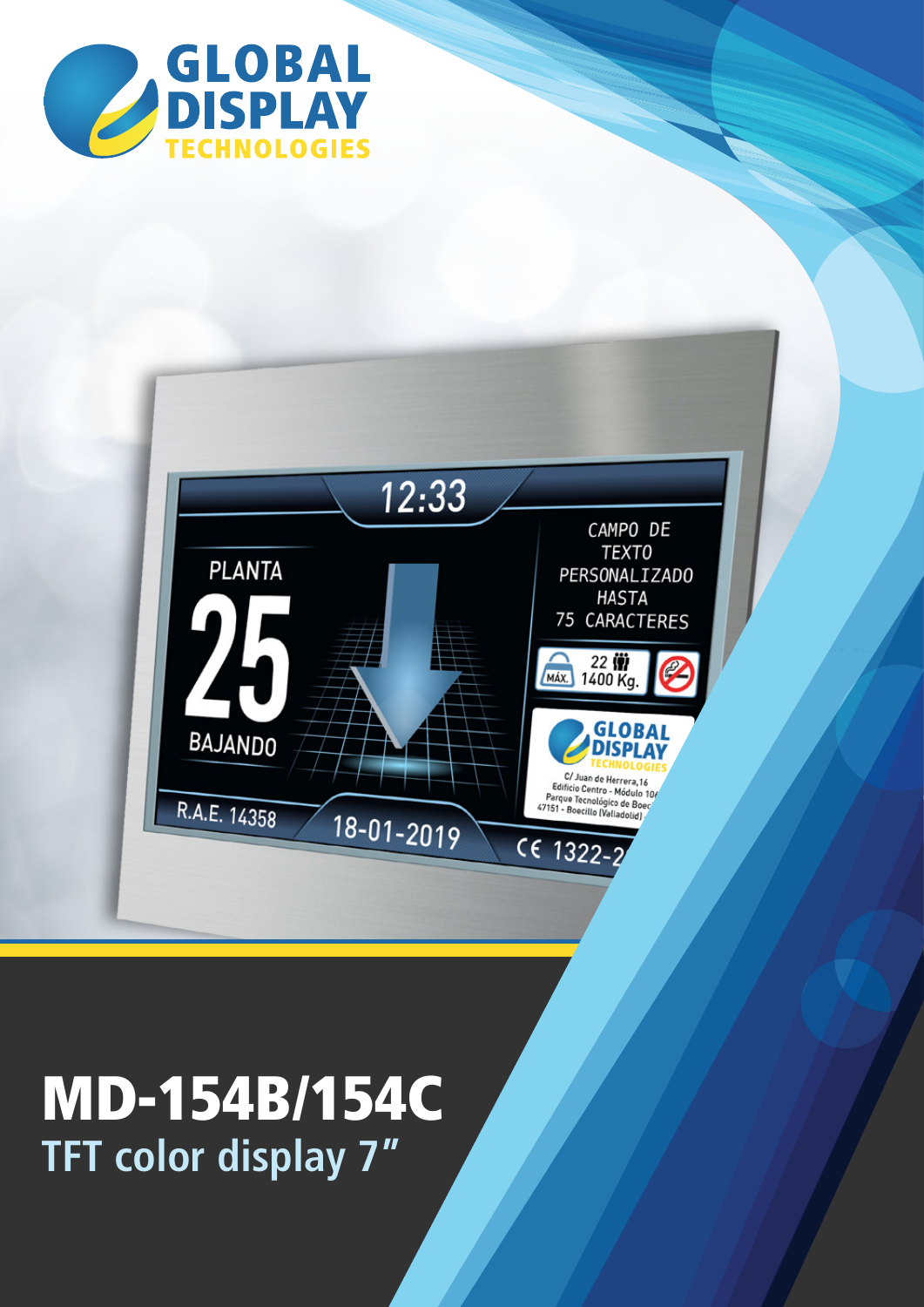# **MD-154B/154C**

### TFT MODULE FOR LIFTS

#### **More than just a display, incredible performance, unbelievable price**

Global Display offers you a new way of communication dynamic, reliable and equipped with the best performance and advantages.

The MD-154B/154C TFT modules provide you a exceptionally high contrast, colour saturation, luminance and improvements in performance as natural colour, anti-glare screens and wide viewing angles.

#### **Why MD-154B/154C TFT module?**

- $\blacksquare$  Compatibility and versatility
- **Available size: 7". Horizontal and vertical orientation**
- **Modern and attractive with an INNOVATIVE touch**
- Remote updating contents
- $\blacksquare$  Predefined and custom layouts designs (on request)
- **Highest luminance**
- **Images incredibly sharp and exciting**
- $\blacksquare$  Anti-reflective
- **Wide viewing angle**
- **LED Backlighting**
- $\blacksquare$  Good performance at an affordable price



#### **Preconfigured designs**

Allows to choose between different Layouts with horizontal or vertical formats, special images and animations.



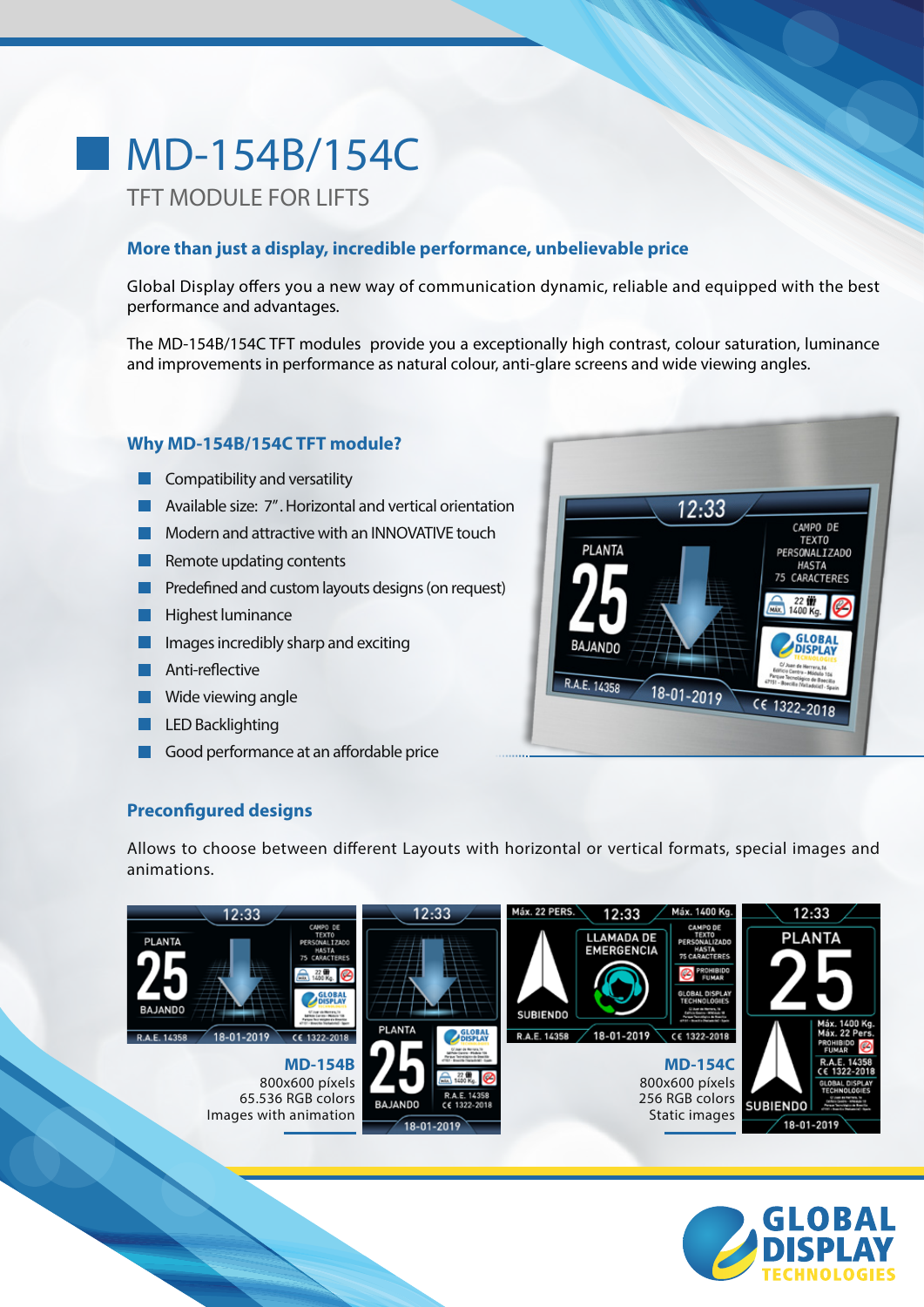## MD-154B/154C

TFT MODULE FOR LIFTS

 $\mathcal{L}^{\mathcal{L}}$ 

| <b>Technical specifications</b>  |                                                                                                                                                         |
|----------------------------------|---------------------------------------------------------------------------------------------------------------------------------------------------------|
| <b>External size</b>             | 180x140x17.6 mm.                                                                                                                                        |
| Fixing screw holes               | 133x133 mm.                                                                                                                                             |
| <b>TFT</b> position              | Horizontal / Vertical                                                                                                                                   |
| TFT size - resolution            | 7 inches - 800x600 pixels<br>(154.08x85.92 mm.)                                                                                                         |
| Colors<br>$MD-154B$<br>■ MD-154C | 65.536 RGB<br>256 RGB                                                                                                                                   |
| Viewing angle                    | 140° long side, 120° short side                                                                                                                         |
| <b>Brightness - Contrast</b>     | 800 cd/m <sup>2</sup> - 1:500                                                                                                                           |
| Temperature range                | Storage: -30°C to 70°C (240 h.)<br>Operating: -20°C to 60°C (240 h.)                                                                                    |
| Microcontroler                   | ARM Cortex M0 32 bits                                                                                                                                   |
| Loudspeaker                      | Included<br>(volume adjustment by potentiometer)                                                                                                        |
| <b>Emergency LED light</b>       | Available depending on protocol                                                                                                                         |
| Power supply                     | 24 VDC (8 VDC - 30 VDC)<br>100 mA (2,4W)                                                                                                                |
| <b>Communication ports</b>       | · Parallel/Autonomous Interface (one 8+2<br>wires connector) configurable<br>· CAN interface (termination with jumper)<br>· RS-485 interface (optional) |